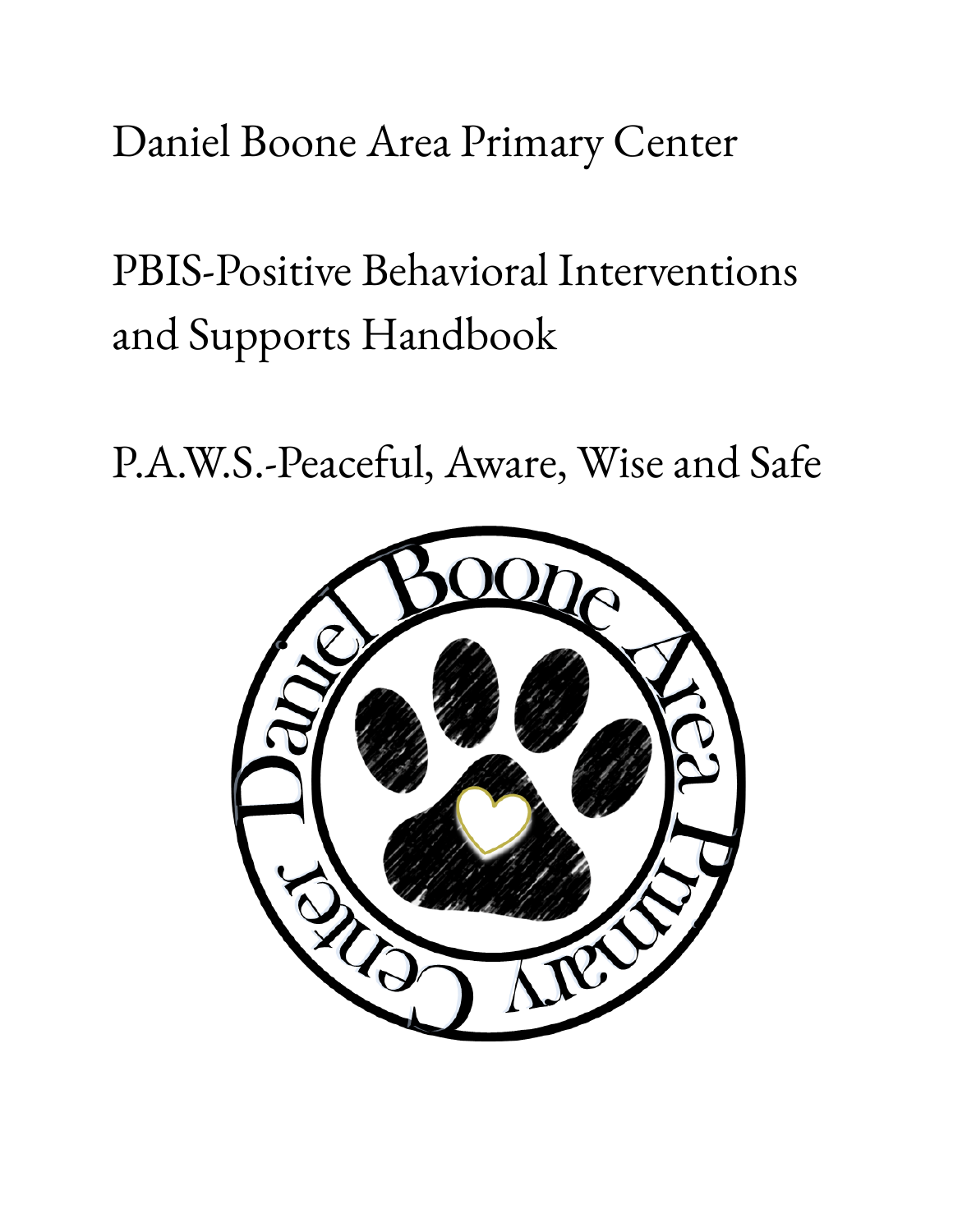#### Table of Contents

| Positive Behavioral Interventions and Supports Defined | $\mathbf{1}$   |
|--------------------------------------------------------|----------------|
| What is School-Wide PBIS?                              | 1              |
| <b>Behavior Matrix</b>                                 | $\overline{2}$ |
| Continuum of School Wide Supports                      | $3-5$          |
| Expectations                                           | 5              |
| Teaching Expectations                                  | 6              |
| Systems of Acknowledging Appropriate Behavior          | $6 - 7$        |
| Systems of Acknowledging Inappropriate Behavior        | $7 - 8$        |
| Roles and Responsibilities                             | $8-9$          |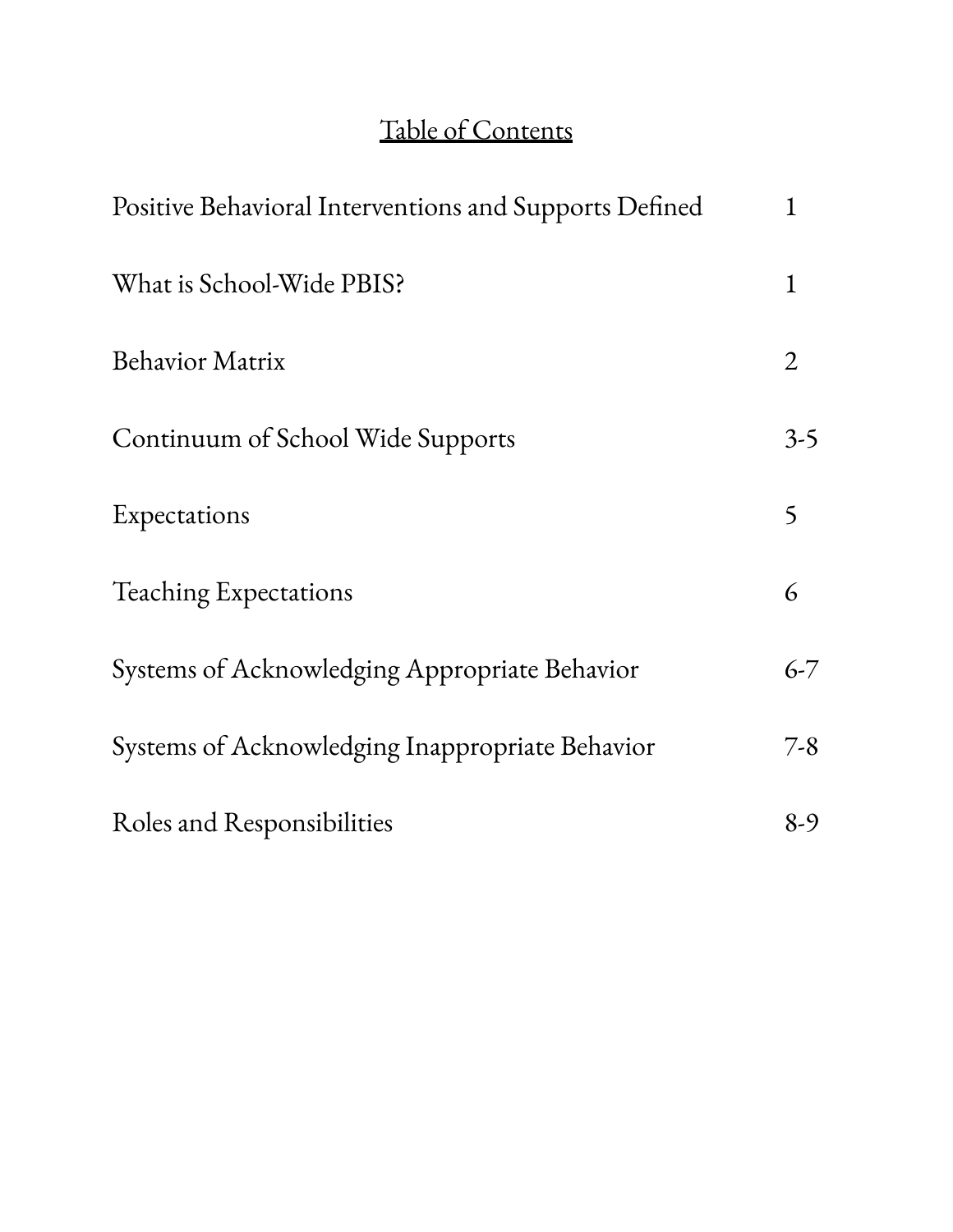## Positive Behavioral Interventions and Supports Defined

Positive Behavioral Interventions and Supports (PBIS) is rooted in the belief that behavior is learned, is related to immediate and social environmental factors,and can be changed. PBIS is based on the idea that students learn appropriate behavior in the same way they learn to read-through instruction, practice, feedback and encouragement. Key features of PBIS include:

- 1. Administrative leadership
- 2. Team-based implementation
- 3. A clear set of defined positive expectations and behaviors
- 4. Teaching of expected behaviors
- 5. Recognition of meeting expected behaviors
- 6. Monitoring and correcting errors in behaviors
- 7. Using data-based information for decision making, monitoring and evaluating building results

#### What is School-wide PBIS?

School-wide PBIS is a framework adopted by the Daniel Boone Area Primary Center for creating customized systems that support student outcomes and academic success. Our goal is to recognize the positive expected behaviors regarding being Peaceful, Aware, Wise and Safe. PBIS is a systems approach to creating a safer and more productive school.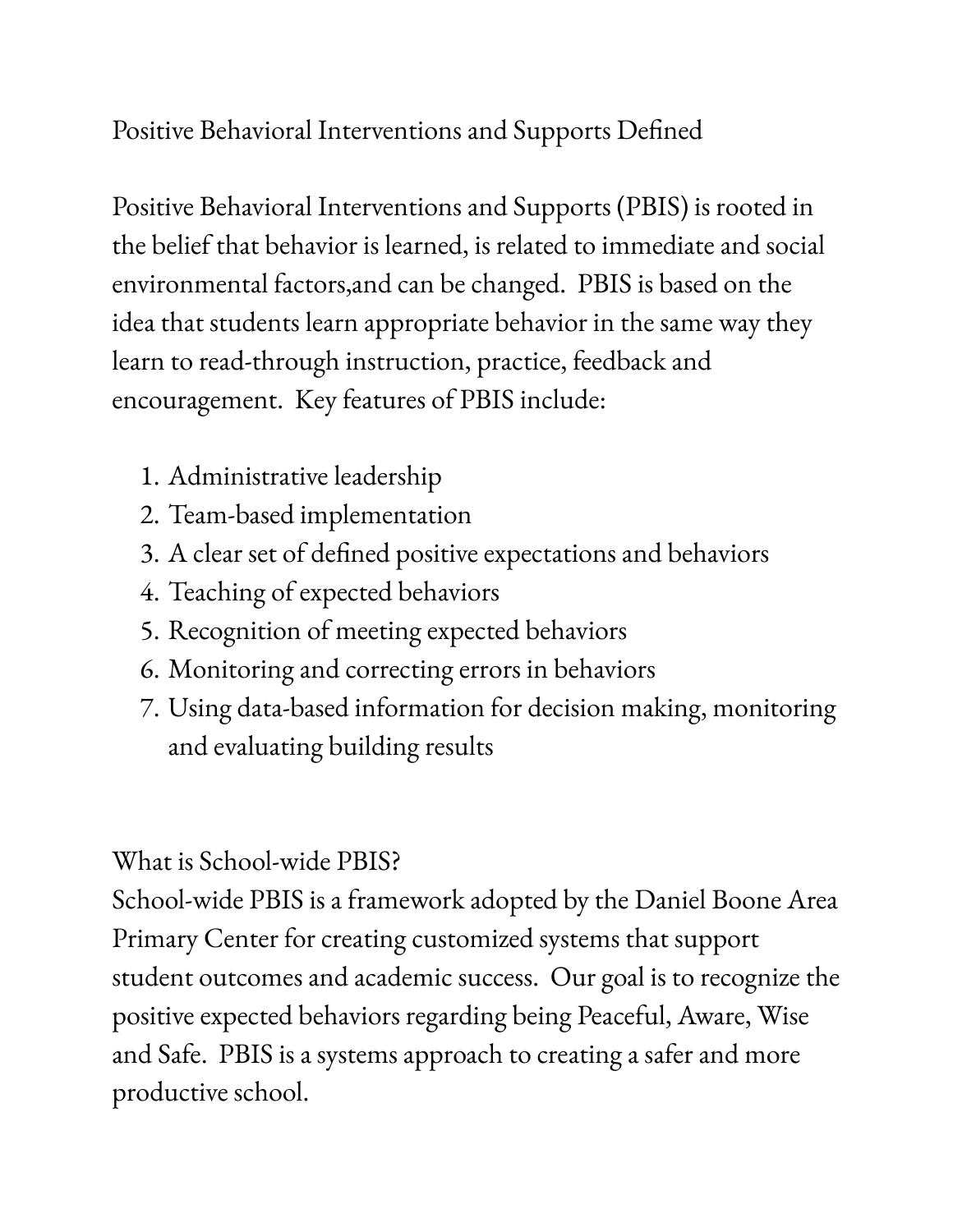#### DANIEL BOONE AREA PRIMARY CENTER P.A.W.S.

# PEACEFUL, AWARE, WISE AND SAFE



|                      | <b>Eating</b><br><b>Areas</b>                      | <b>Recess</b><br><b>Areas</b>               | Classroom                                   | <b>Bathroom</b>               | <b>Hallways</b>                               | <b>Bus</b>                                              |
|----------------------|----------------------------------------------------|---------------------------------------------|---------------------------------------------|-------------------------------|-----------------------------------------------|---------------------------------------------------------|
| P<br><b>Peaceful</b> | Use "please",<br>"thank you"<br>and "excuse<br>me" | Be an<br>upstander<br>and include<br>others | Raise your<br>hand and<br>wait your<br>turn | Respect<br>others'<br>privacy | Be silent<br>when<br>traveling                | Talk kindly<br>with your<br>seat partner                |
| Aware                | Be neat<br>while you<br>eat                        | Follow game<br>and activity<br>rules        | Follow the<br>classroom<br>rules            | Clean up<br>after<br>yourself | Stay in your<br>place and to<br>the right     | Watch<br>traffic when<br>entering<br>and exiting<br>bus |
| <b>Wise</b>          | Eat only your<br>own food                          | Watch<br>where you<br>are going             | Show your<br>best effort                    | Wash your<br>hands            | Keep your<br>hands and<br>feet to<br>yourself | Report<br>problems                                      |
| S<br><b>Safe</b>     | Stay seated<br>while eating                        | Keep hands<br>and feet to<br>yourself       | Stay in your<br>space                       | Use slow<br>feet              | Face forward<br>and always<br>walk            | Face<br>forward and<br>stay seated                      |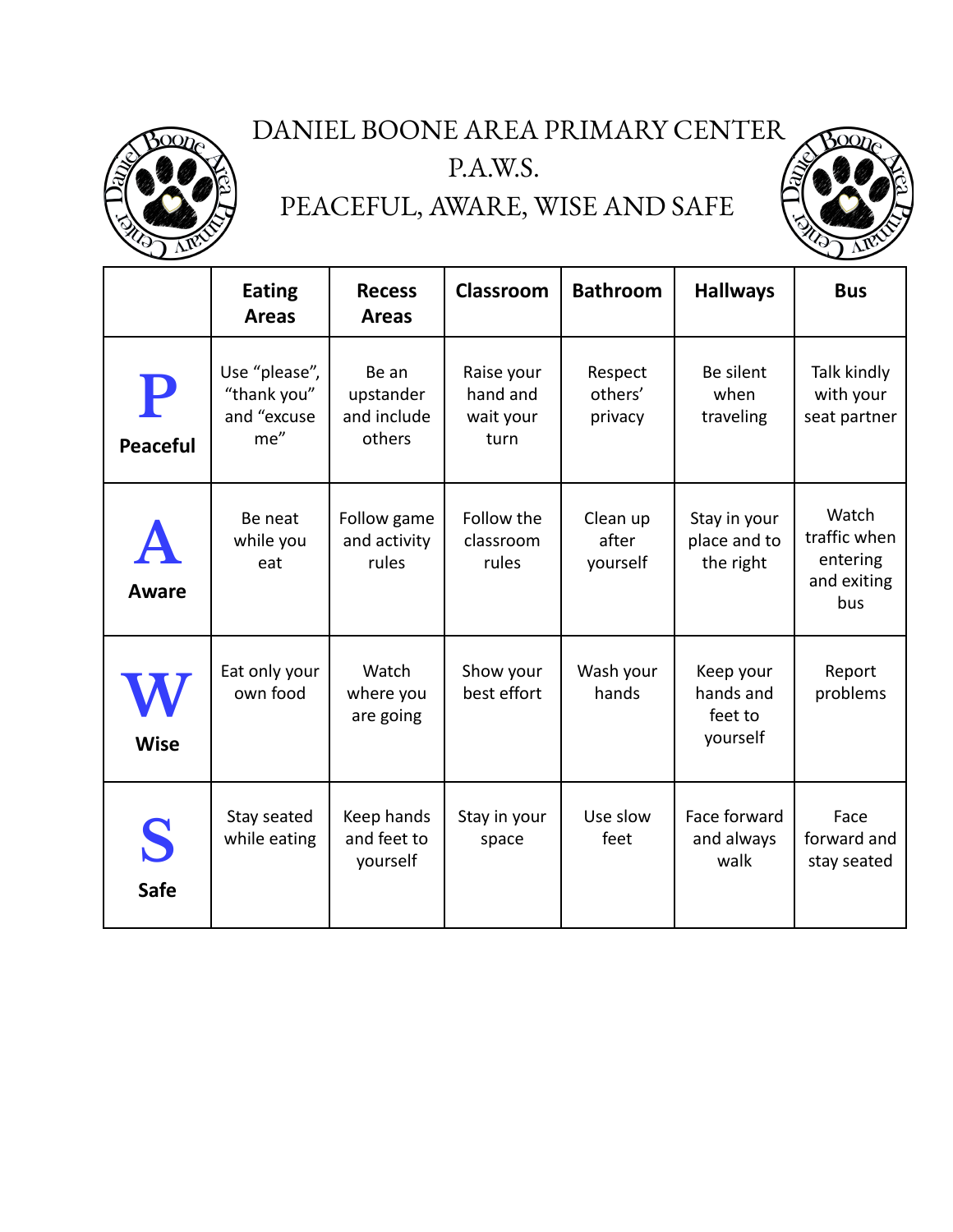### Continuum of School Wide Supports

An important aspect of PBIS is the understanding that appropriate behavior and social competence is a skill that requires direct teaching for students. There is no assumption in PBIS, that students will learn social behavior automatically or pick it up as they navigate real life.

#### Primary Prevention-Tier 1

Core Principles

- 1. We can effectively teach appropriate behavior to all children. All PBIS practices are founded on the assumption and belief that all children can exhibit appropriate behavior. As a result, it is our responsibility to identify the contextual setting, events and environmental conditions that enable exhibition of appropriate behavior. We then must determine the means and systems to provide those resources.
- 2. Intervene early. It is best to intervene before targeted behaviors occur. If we intervene before problematic behaviors escalate, the interventions are much more manageable. Highly effective, universal interventions in the early stages of implementation which are informed by time sensitive and continuous progress monitoring; enjoy strong empirical support for their effectiveness with at risk students.
- 3. Use a multi-tier system. PBIS utilizes an efficient, needs-driven system to match behavioral resources with student need. To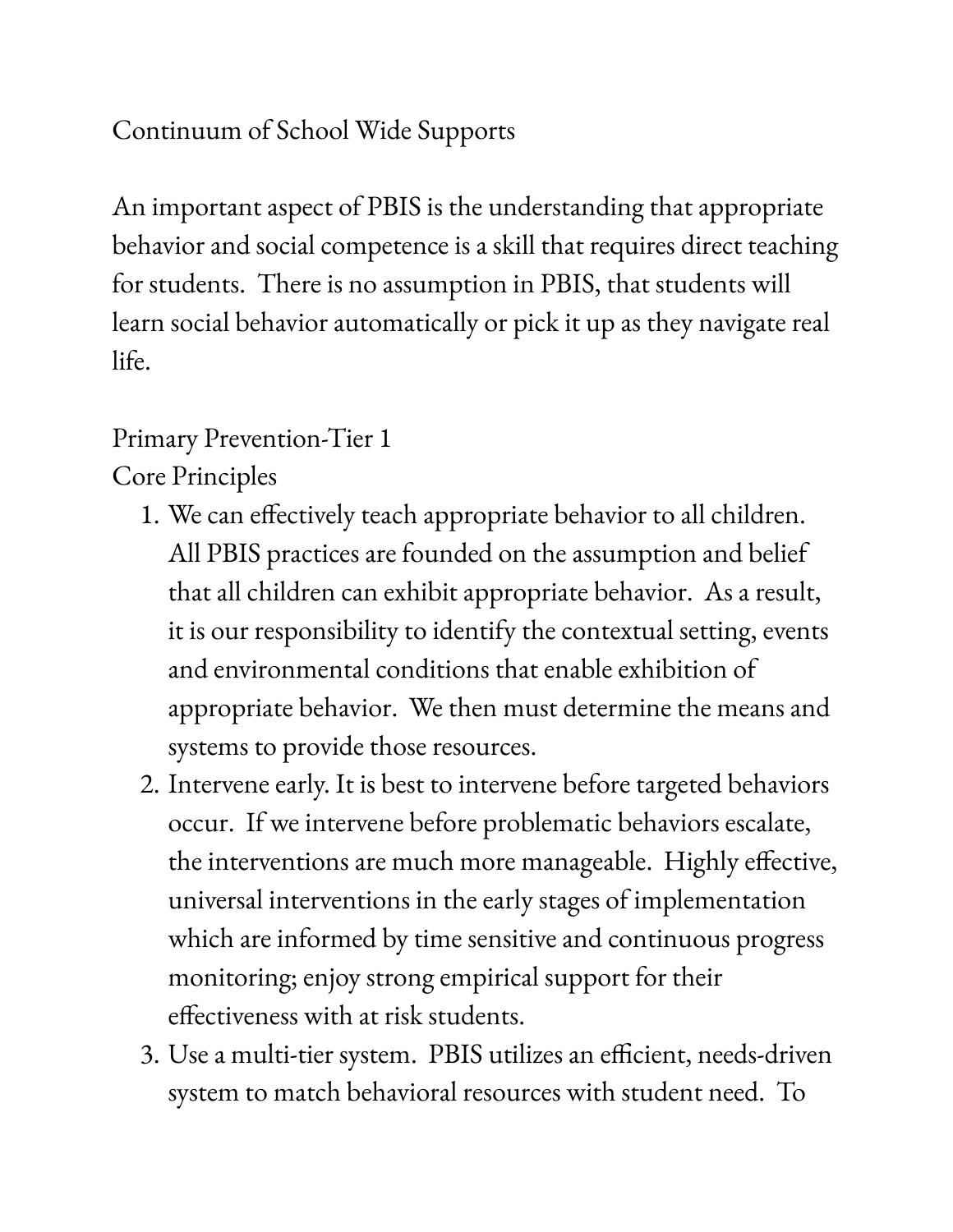achieve high rates of success for all students, instruction in the schools must be differentiated in both nature and intensity. To efficiently differentiate behavioral instruction for all students, PBIS uses tiered models of delivery.

- 4. Teach a school wide Tier 1 research validated Social and Emotional Learning curriculum to all students. Daniel Boone Area Primary Center utilized two programs: Second Step by the Committee of Children and Class Meetings that Matter-Olweus
- 5. Monitor student progress to inform interventions. The only method to determine if a student is improving is to monitor the student' s progress. The use of assessments that can be collected frequently and that are sensitive to small changes in student behavior is recommended. Determining the effectiveness (or lack of) an intervention early is important to maximize the impact of that intervention for the student.
- 6. Use data to make decisions. A data-based decision regarding student response to the interventions is central to PBIS practices. Decisions in PBIS practices are based on professional judgement informed directly by student office discipline referral data and performance data. This principle requires that ongoing data collection systems are in place and that resulting data are used to make informed behavioral intervention planning decisions.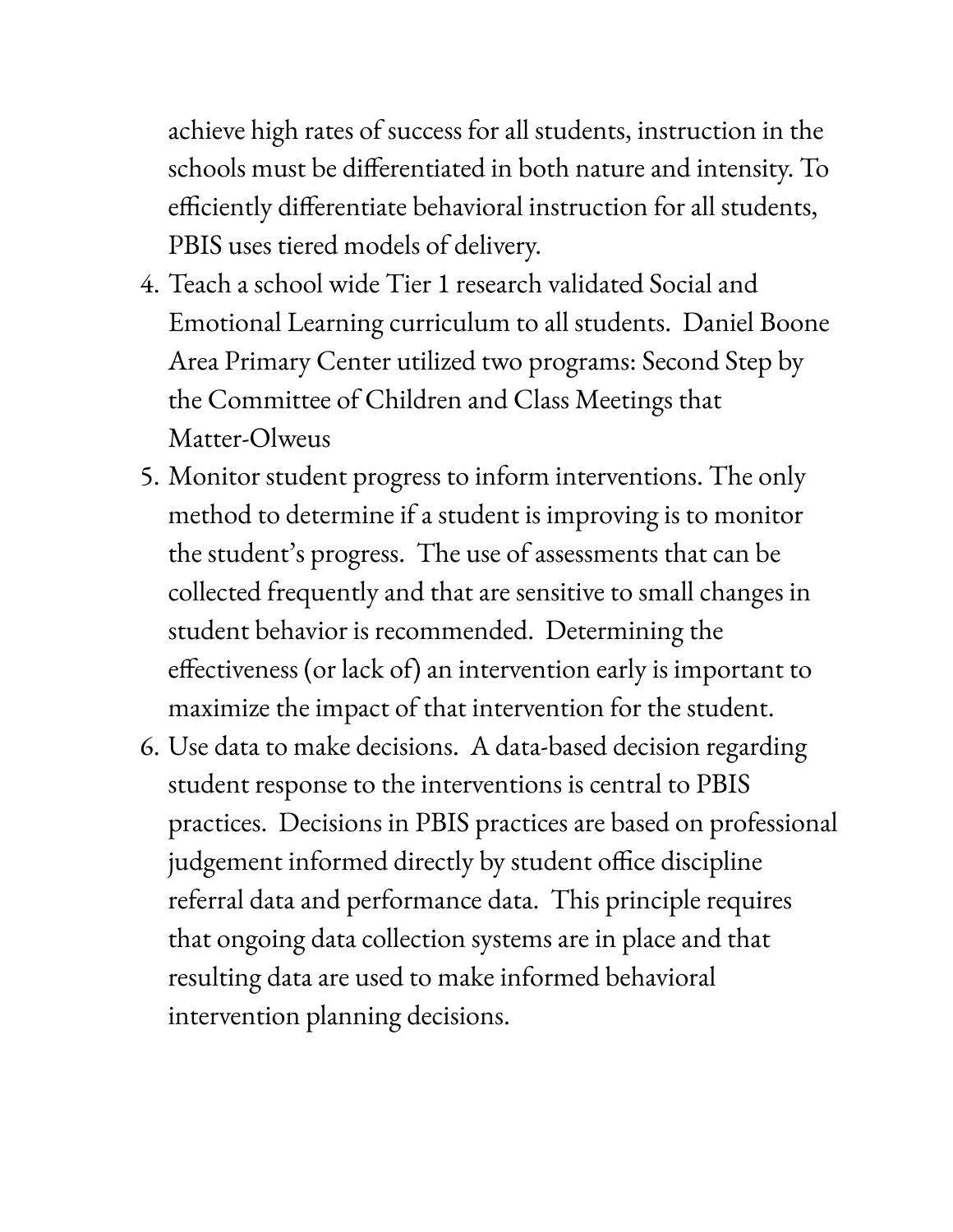#### Secondary Prevention-Tier 2

PBIS is an application of a behaviorally-based systems approach to enhance the capacity of schools, families and communities to design effective environments that improve the fit or link between research-validated practices and the environments in which teaching or learning occurs. Attention is focused on creating and sustaining primary (school-wide), secondary (targeted group or simple individual plans), tertiary (individual) systems of support that improve lifestyle results for all children and youth by making problem behavior less effective, efficient and relevant.

#### Expectations

The primary prevention of positive behavioral interventions and supports consists of rules, routines, and physical arrangements that are developed and taught by school staff to prevent initial occurrences of behavior the school would like to target for change. Students should be able to identify the expectations since they will be posted, taught and referred to throughout the year.

# Starting the Year Off Right

During the first week of school, we will focus on teaching the school-wide rules and behavioral expectations to all students across all settings in the school. The PBIS team will organize a set of events that will provide students and staff with an informative and positive first week of school in which everyone learns the rules and expectations.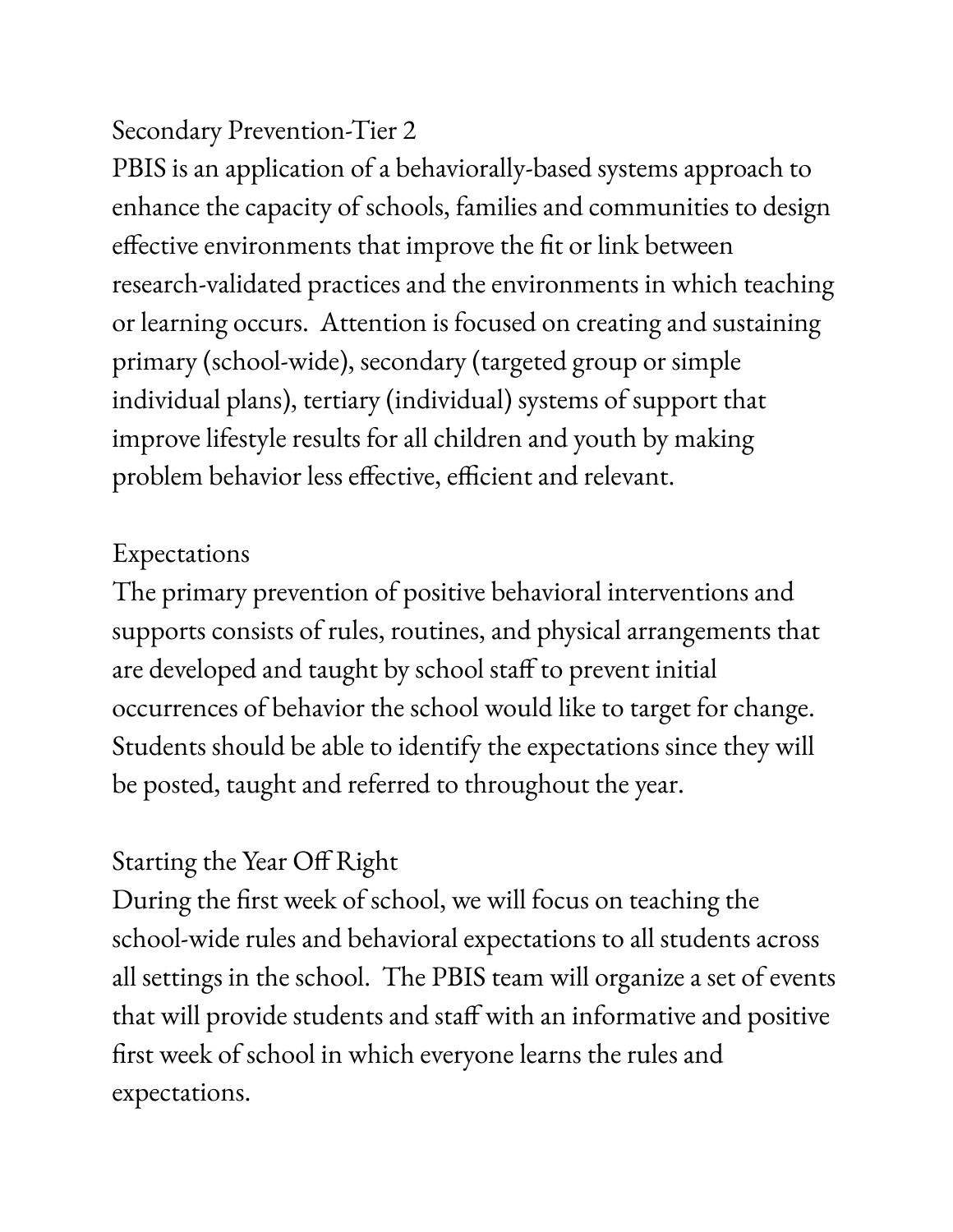Why Teach the Rules and Expectations During the First Week of School A major reason to teach a behavioral expectation across settings is so that all staff agrees on what is expected. This will improve consistency across staff enforcing the school rules. We also cannot assume that students know the expectations and routines.

#### Booster Sessions: Re-Teaching the Rules and Expectations

We must remember that we cannot simply teach the rules and expectations once. It is important to reteach and review the expectations. Booster sessions are especially helpful after returning from a long break, during times of the year when you anticipate having more challenging behaviors, or in areas that continue to be problematic. Booster sessions may include reteaching expectations.

#### Systems of Acknowledging Appropriate Behavior

Why Do We Want to Recognize Expected Behavior?

It is not enough just to teach expected behavior. We also need to regularly recognize and reward students for engaging in appropriate behavior. Research has shown that recognizing students for engaging in expected behavior is even more than catching students breaking the rules. Research on effective teaching has found that staff should engage in a rate of positive interactions with students to every 1 negative interaction. When adults acknowledge positive behavior they should:

- Be positive
- Be specific and clear
- Acknowledge the positive behavior immediately
- Initiate the action

Acknowledgement should be free and frequent and can include verbal praise, a smile, a sticker, a high five, thumbs up, note home, etc.

#### Systems of Correcting Inappropriate Behavior

Consistent and fair discipline procedures are crucial to a successful consequence system in all schools. It is important that we are respectful of students in our disciplinary responses.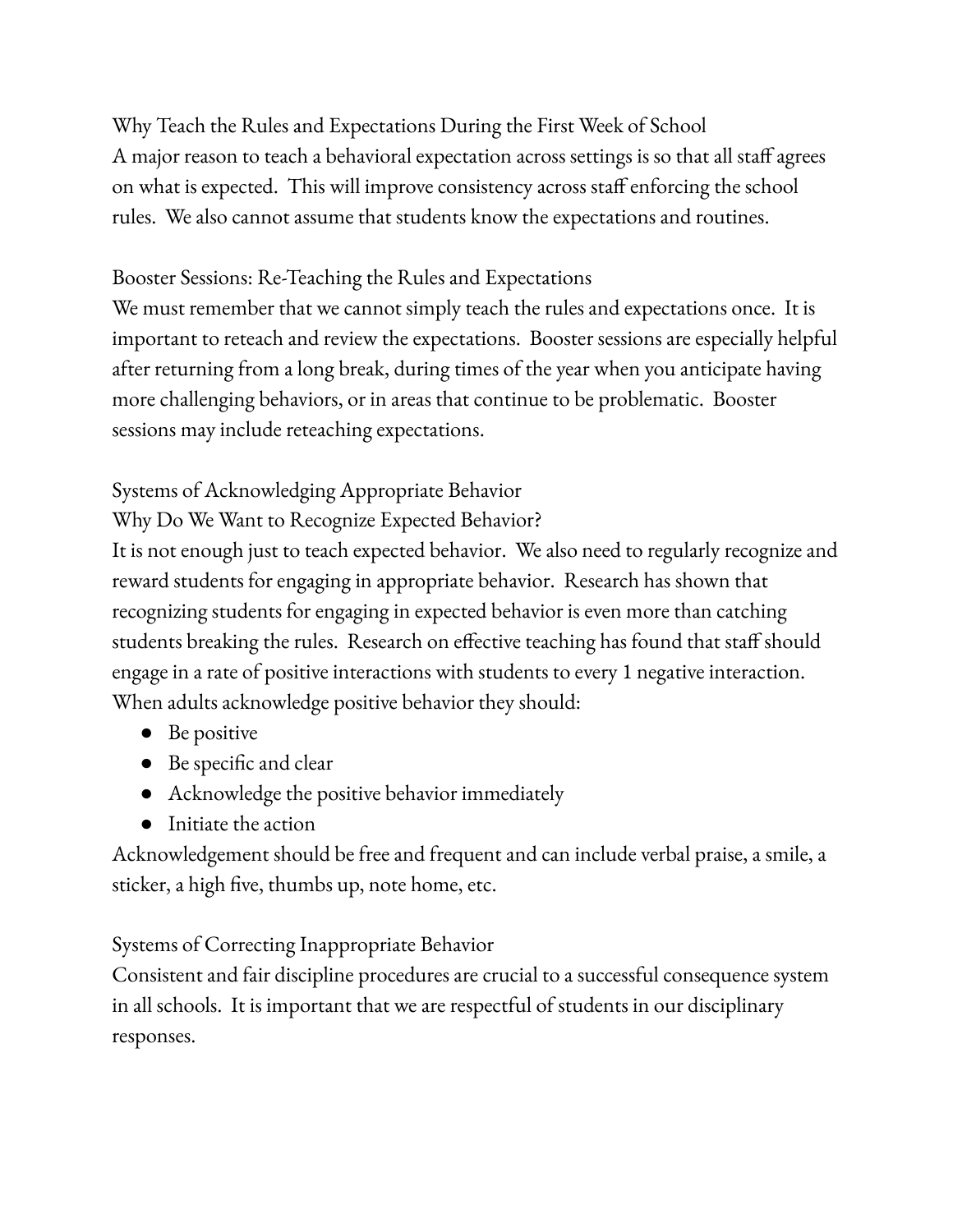Consequences should focus on:

- Re-teaching/Strategies for correcting behavior
- Reflection
- Logical consequences

In order to maximize student instructional time, staff are encouraged to address challenging behavior in their classroom as much as possible. This requires that the staff develop a clear discipline plan which teaches expectations, provides incentives for positive behavior and identifies clear responses to challenging behaviors within the classroom.

Adult behavior when providing correction needs to be:

- Calm
- Consistent
- Brief
- Immediate
- Respectful

| The continuum of strategies to<br>respond to inappropriate<br>behavior: Correction Technique | Words and/or actions an adult<br>can use                                                                  |
|----------------------------------------------------------------------------------------------|-----------------------------------------------------------------------------------------------------------|
| Prompt                                                                                       | Provide verbal or visual cues                                                                             |
| Redirect                                                                                     | Restate the matrix behavior                                                                               |
| Reteach                                                                                      | State and demonstrate the<br>matrix behavior. Have student<br>demonstrate. Provide immediate<br>feedback. |
| Provide Choice                                                                               | Give choice: to accomplish task<br>in another location, about the<br>order of task completion using       |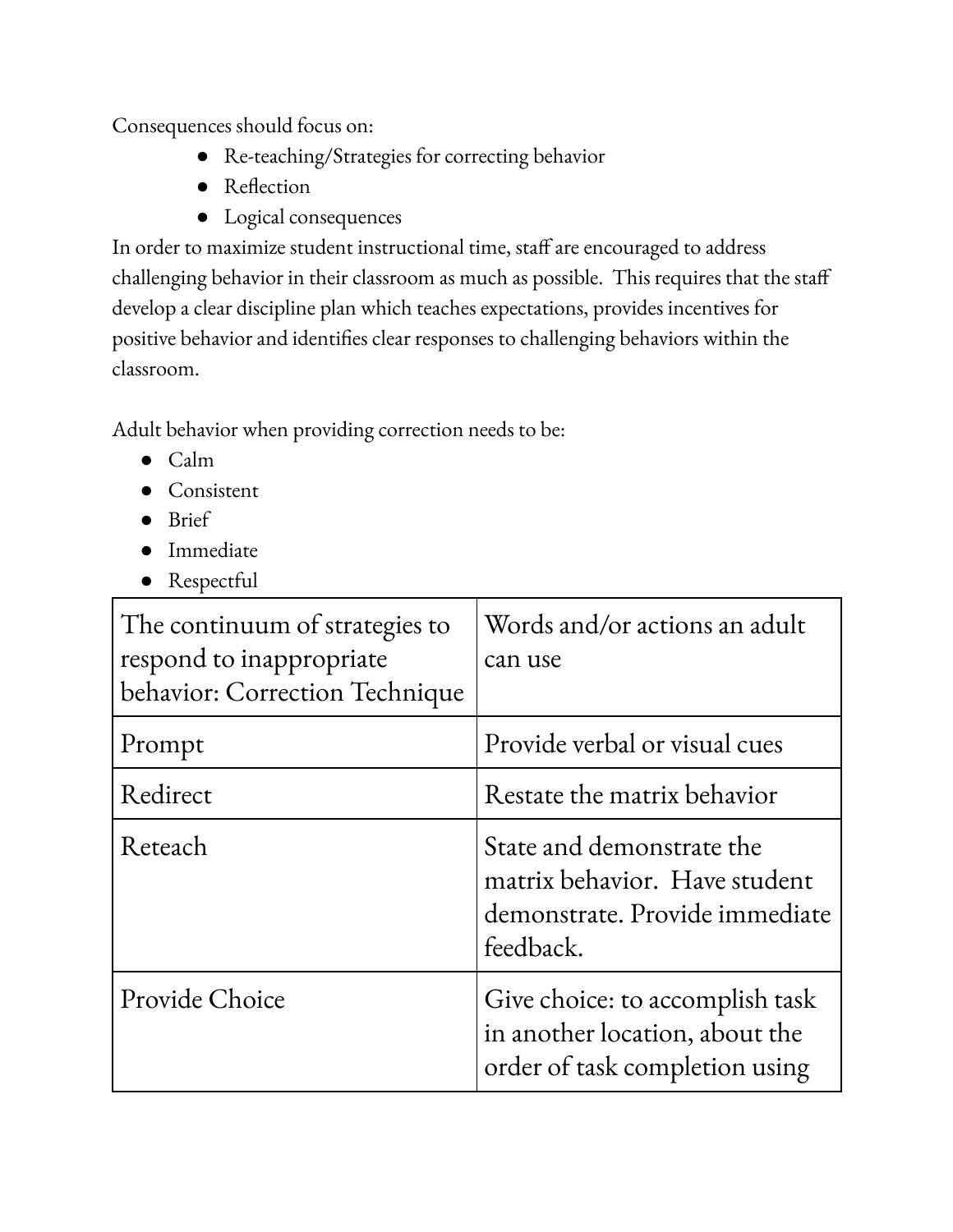|            | alternatives that accomplishes<br>the same instructional objective.                                                               |
|------------|-----------------------------------------------------------------------------------------------------------------------------------|
| Conference | Describe the problem. Describe<br>the alternative behavior. Tell<br>why the alternative is better.<br>Practice. Provide feedback. |

Roles and Responsibilities

Schools Must:

- 1. Post the behavioral expectations and behavior matrix posters throughout the school for all students and staff to see daily.
- 2. Teach the behavioral rules and expectations within the first week of school for all settings within the building (classroom, hallway, bathroom, cafeteria, playground, etc.)
- 3. Review behavioral data monthly.
- 4. Establish universal reinforcement systems (school-wide and classroom) (tickets, PAWS slips, lawn signs)
- 5. Establish a behavior management plan within each classroom
- 6. Provide booster sessions/opportunities to re-teach the rules and expectations throughout the year based on the data that is being reviewed by the PBIS team.

Classroom Teacher Responsibilities: